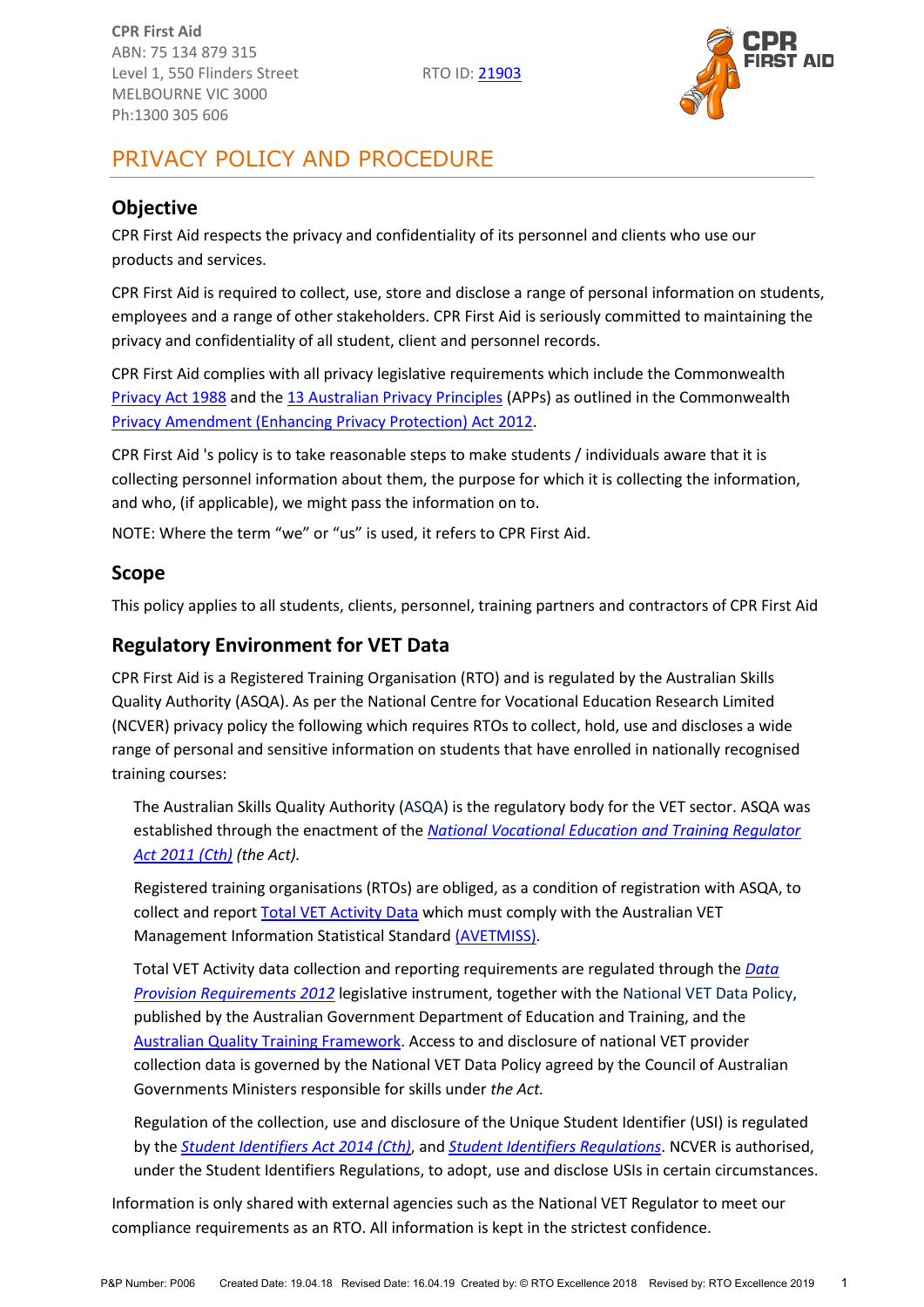

The [National Vet Data Policy r](https://www.education.gov.au/national-vet-data-policy-0)equires all students to be presented with the following privacy statement and declaration upon enrolment into a VET course:

#### **Privacy Statement and Student Declaration**

#### **Privacy Notice**

Under the *Data Provision Requirements 2012*, CPR First Aid is required to collect personal information about you and to disclose that personal information to the National Centre for Vocational Education Research Ltd (NCVER).

Your personal information (including the personal information contained on this enrolment form), may be used or disclosed by CPR First Aid for statistical, administrative, regulatory and research purposes. CPR First Aid may disclose your personal information for these purposes to:

- Commonwealth and State or Territory government departments and authorised agencies; and
- NCVER.

Personal information that has been disclosed to NCVER may be used or disclosed by NCVER for the following purposes:

- populating authenticated VET transcripts;
- facilitating statistics and research relating to education, including surveys and data linkage;
- pre-populating RTO student enrolment forms;
- understanding how the VET market operates, for policy, workforce planning and consumer information; and
- administering VET, including program administration, regulation, monitoring and evaluation.

You may receive a student survey which may be administered by a government department or NCVER employee, agent or third-party contractor or other authorised agencies. Please note you may opt out of the survey at the time of being contacted.

NCVER will collect, hold, use and disclose your personal information in accordance with the *Privacy Act 1988* (Cth), the National VET Data Policy and all NCVER policies and protocols (including those published on NCVER's website at [www.ncver.edu.au\)](https://www.ncver.edu.au/).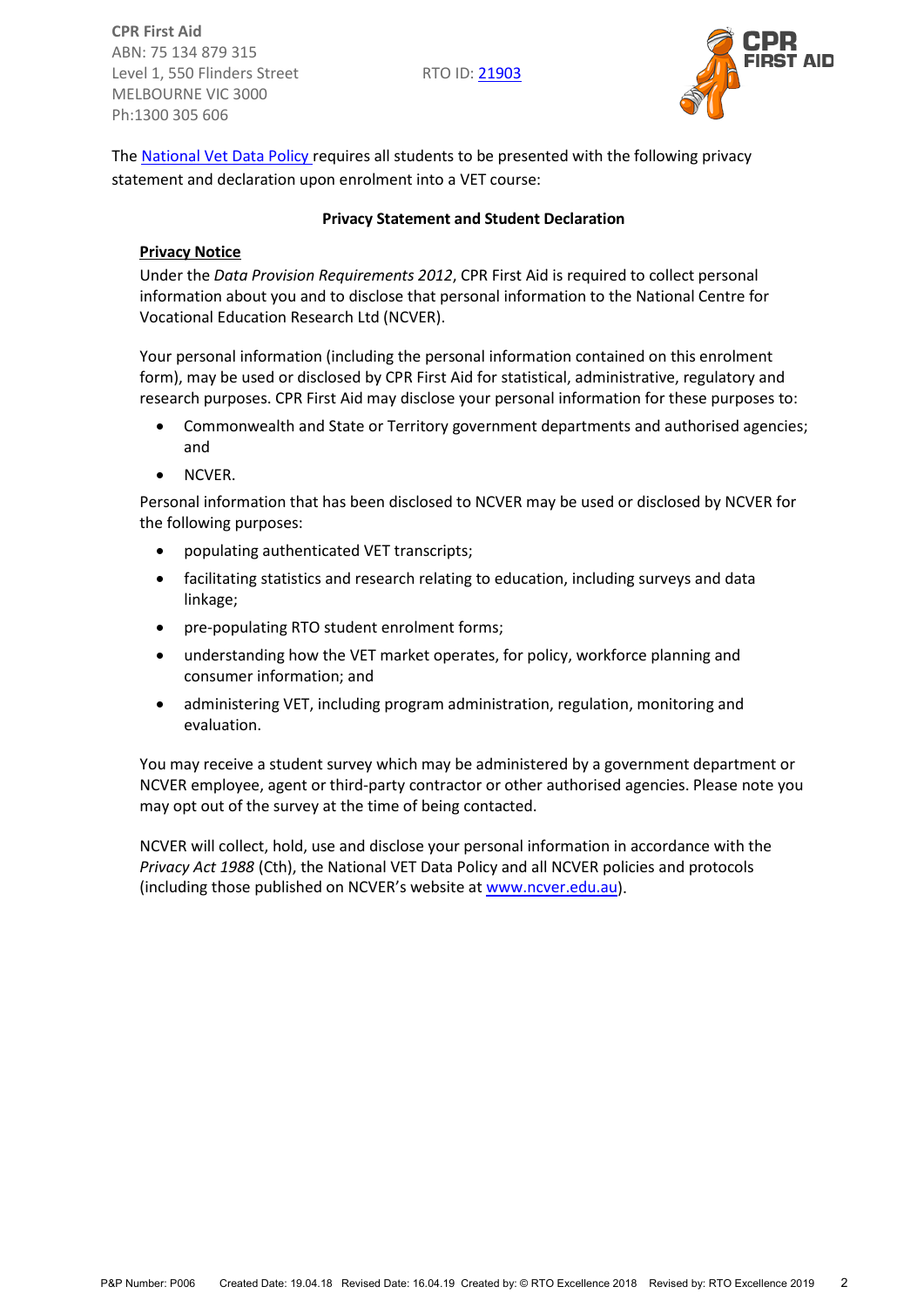

## **Website**

CPR First Aid has taken strong measures to protect the security of your personal information and to ensure that your choices for its intended use are honoured. We take strong precautions to protect your data from loss, misuse, unauthorized access or disclosure, alteration, or destruction.

We guarantee your e-commerce transactions to be 100% safe and secure. When you place orders or access your personal account information, you're utilising secure server software SSL, which encrypts your personal information before it's sent over the Internet. SSL is one of the safest encryption technologies available.

CPR First Aid strictly protects the security of your personal information and honours your choices for its intended use. We carefully protect your data from loss, misuse, unauthorized access or disclosure, alteration, or destruction.

# **Policy of Australian Privacy Principles (APPs)**

## <span id="page-2-0"></span>**1APP. Open and transparent management of personal information**

- a. CPR First Aid's Privacy Policy and Procedure is available free of charge, with all information being publicly available on its website
- b. Applicable details of the policy will be included in CPR First Aid's student handbook, staff handbook, trainer handbook and operations manual
- c. Student information will be stored electronically for 30 years as required by industry guidelines
- d. The following types of personal information are generally collected, depending on the collection reason:
	- i. Contact details
	- ii. Employment details
	- iii. Educational background
	- iv. Demographic Information
	- v. Course progress and achievement information
	- vi. Financial billing information
- e. As a Registered Training Organisation (RTO), we are regulated by the Australian Skills Quality Authority (ASQA) to collect, hold, use and disclose a wide range of personal and sensitive information on students that have enrolled in nationally recognised training courses. Refer to **[Regulatory Environment for VET Data](#page-0-0)** section
- f. At times, some types of sensitive information can also be collected and held:
	- i. Identity details: full legal name, date of birth
	- ii. Employee details & HR information including tax file number, superannuation details
	- iii. Complaint or issue information
	- iv. Disability status & other individual needs
	- v. Language, literacy and numeracy levels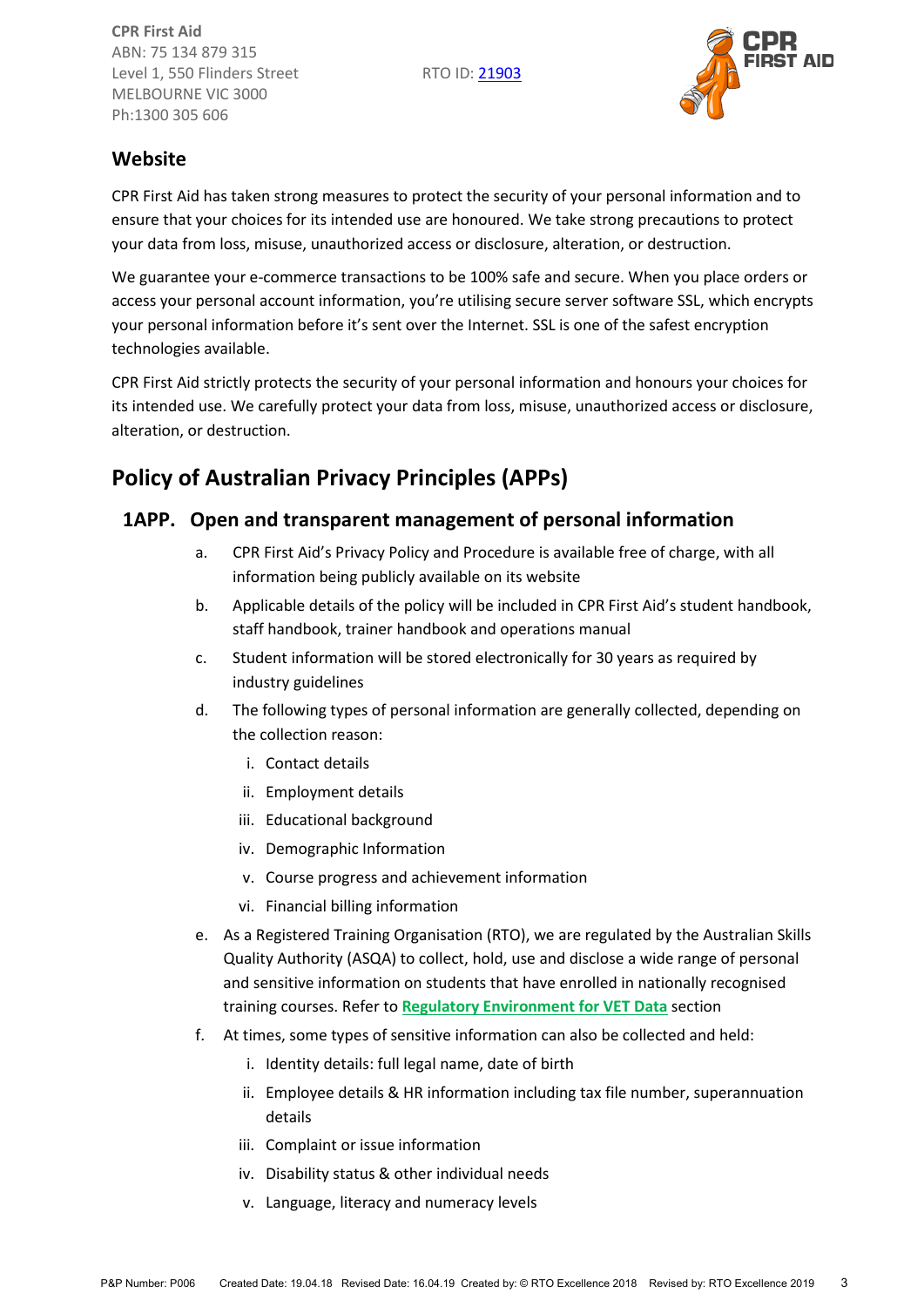

- vi. Indigenous status
- vii. Concession status
- viii. Details on your next of kin or parent/guardian
- ix. Background checks (such as National Criminal Checks or Working with Children checks)
- g. If any person wishes to lodge a complaint about how CPR First Aid handles personal information, or if they feel we have breached the APPs, they can contact our Privacy **Officer** 
	- i. The matter will be investigated within 7 working days
	- ii. A written reply of the outcome and action taken will be sent to the lodger of the complaint

#### **2APP. Anonymity and pseudonymity**

- a. Individuals have the option to use a pseudonym or not to identify themselves when dealing with CPR First Aid, this can apply to when requesting information on a course, website enquiries, anonymous complaints/feedback or other situations in which an individuals' information is not required to complete a request
- b. Individuals will be required to disclose information of a personal nature as outlined in this policy for:
	- i. Those who wish to undertake nationally recognised training with CPR First Aid
	- ii. Those who request access to their personal records held by CPR First Aid

#### **3APP. Collection of solicited personal information**

- a. CPR First Aid will collect information you provide:
	- i. That is reasonably necessary for our business activities
	- ii. By the completion of an enrolment form into a nationally accredited course
	- iii. By the completed course materials and assessments
	- iv. Upon commencement of employment with us
	- v. By the details you provide on our website
- b. With your consent, CPR First Aid will sometimes collect information, from your employer, a job services provider or other organisations where students may engage in placement for training and assessment purposes
- **c.** CPR First Aid collects information of a personal and sometimes sensitive nature such as outlined earlier in this policy: **[1APP. Open and transparent management of](#page-2-0)  [personal information](#page-2-0)**
- d. All information collected is obtained only through lawful and fair means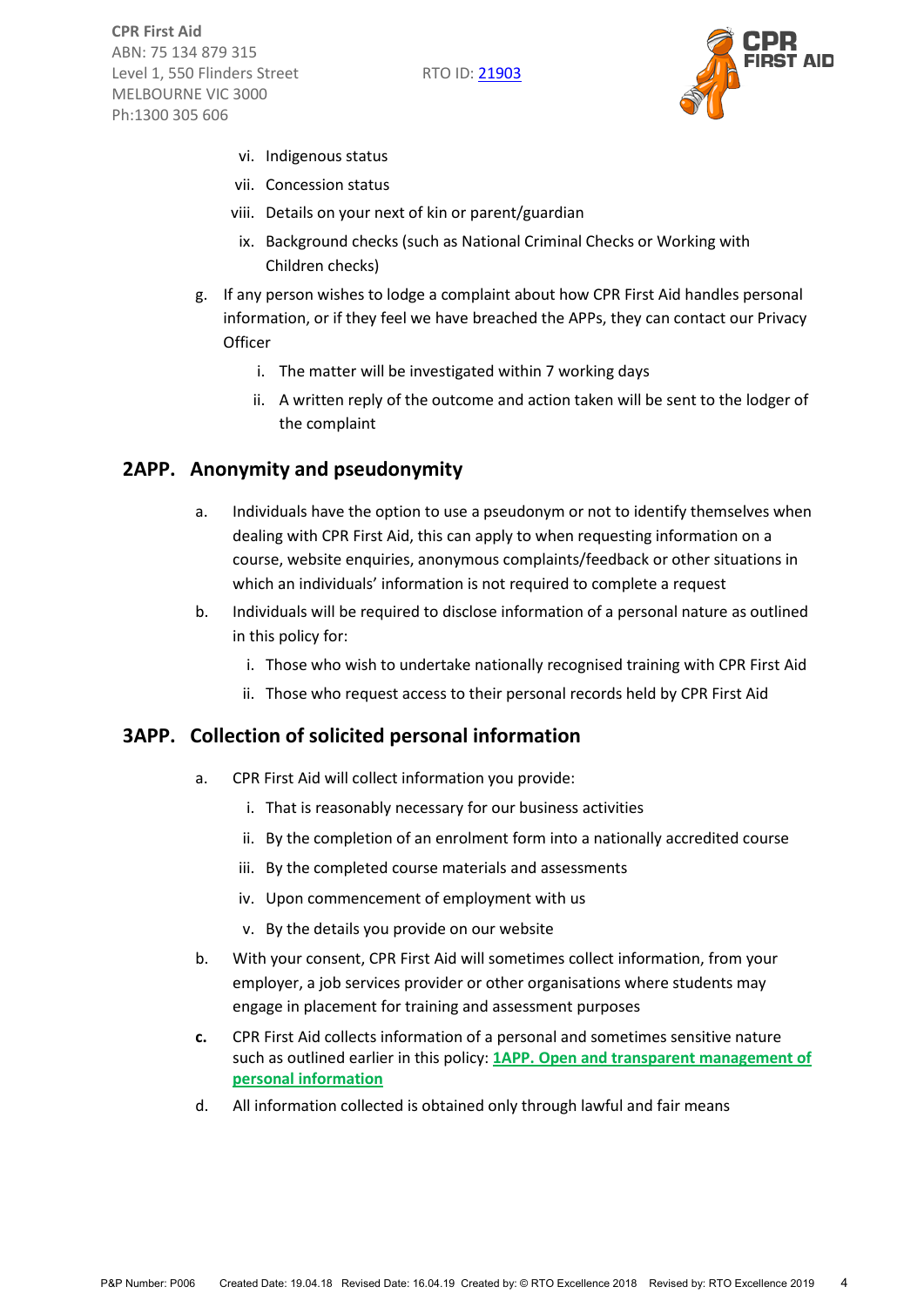

# **4APP. Dealing with unsolicited personal information**

- a. At times, CPR First Aid receives unsolicited personal information. Within a reasonable period after receiving the information, CPR First Aid will determine whether or not that it could have collected the information under Australian Privacy Principle 3 as if CPR First Aid had solicited the information
- b. Where CPR First Aid could not have collected this information (by law or for a valid business purpose) we immediately destroy or de-identify the information (unless it would be unlawful to do so)
- c. The information will be destroyed in a safe and secure manner

# **5APP. Notification of the collection of personal information**

- a. When information is collected or sourced from third parties, we take all reasonable steps to notify the student / individual of the details of the information collected or otherwise ensure that the person is aware of those matters
	- i. This notification occurs at or before the time of personal data collection, or as soon as practicable by the use of enrolment forms, assessment tools and Student Handbook
- b. The contact details for CPR First Aid privacy officer who handles enquiries, change requests and complaints relating to privacy matters is:
	- i. CPR First Aid Privacy Officer – Karen Reeves Phone: 1300 642 427 Email: [admin@cprfirstaid.com.au](mailto:admin@cprfirstaid.com.au)
- c. The collection of information is required or authorised by law as highlighted previously under the **[Objective](#page-0-1)** and **[Regulatory Environment for VET Data](#page-0-0)** sections for the purpose of:
	- i. To prove the identity of the student / individual
	- ii. Australian Taxation purposes
	- iii. Governmental statistical requirements
	- iv. To be able to issue a Statement of Attainment or Certificate
- d. There are consequences for the student / individual if some personal information is not collected such as:
	- i. Failure to provide your Unique Student identifier (USI) or an exemption from it, will mean that CPR First Aid cannot issue you with a Statement of Attainment or Certificate at the successful completion of a course
- **e.** A student / individual can access and seek correction of their personal information held by CPR First Aid as outlined later in this policy: **[12APP. Access to personal](#page-7-0)  [information](#page-7-0)**
- f. CPR First Aid is unlikely to disclose personal information to overseas recipients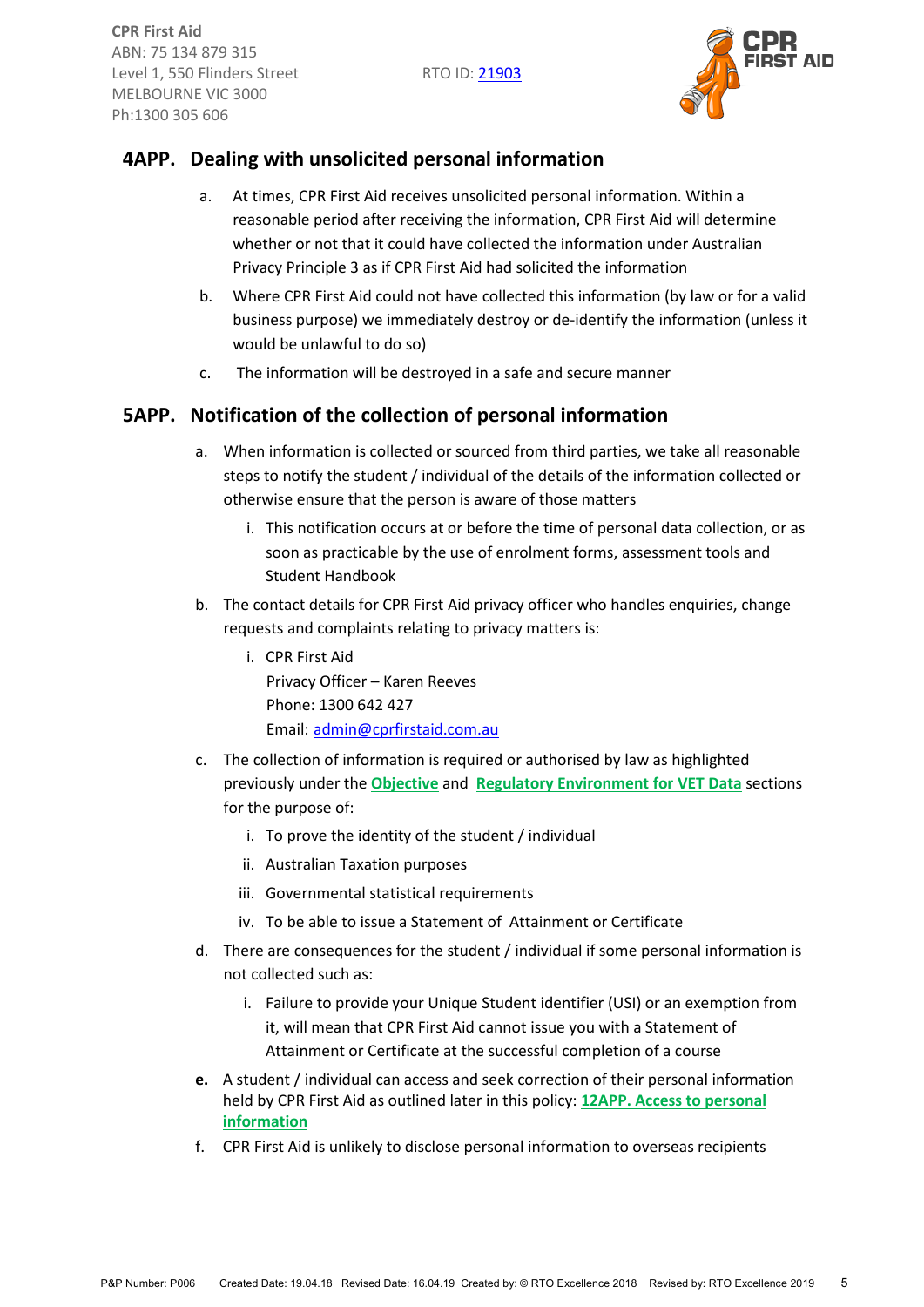

## **6APP. Use or disclosure of personal information**

- a. CPR First Aid mainly uses information for the primary purpose that it was collected being for the provision of training and assessment and is required to disclose this information to a number of organisations such as:
	- i. Registering bodies such as the ASQA (National)
	- ii. Government funding bodies in each state and territory and/or Commonwealth Government
	- iii. Apprenticeship Centres
	- iv. Employers and Job Services Providers
	- v. External auditors and our consultants
	- vi. The Australian Taxation Office
	- vii. Other entities required by law and in accordance with the Privacy Act 1988.
- b. CPR First Aid will only disclose personal or sensitive information to a third party in situations where;
	- i. It is requirement provision of training and assessment
	- ii. Where the student / individual consented to a secondary use or disclosure
	- iii. It is an emergency and life threatening situation
	- iv. In accordance with an 'enforcement related activity'
- c. In situations that CPR First Aid has given provided personal information in an emergency situation or an enforcement related activity, we will make a written record noting:
	- i. The government agency involved
	- ii. The date and time of disclosure
	- iii. What personal information was disclosed
	- iv. The basis for our reasonable belief that it was a requirement to disclose the requested personal information

#### **7APP. Direct marketing**

- a. Your personal information will never be sold to any marketing company or third party
- b. CPR First Aid may use your personal information to market directly to you only for the provision of further training and assessment with CPR First Aid
- c. CPR First Aid will only use your information for direct marketing communications if you have provided consent to use your information for this purpose and you have opted-in to this type of communication
	- i. An 'opting out' provision has been made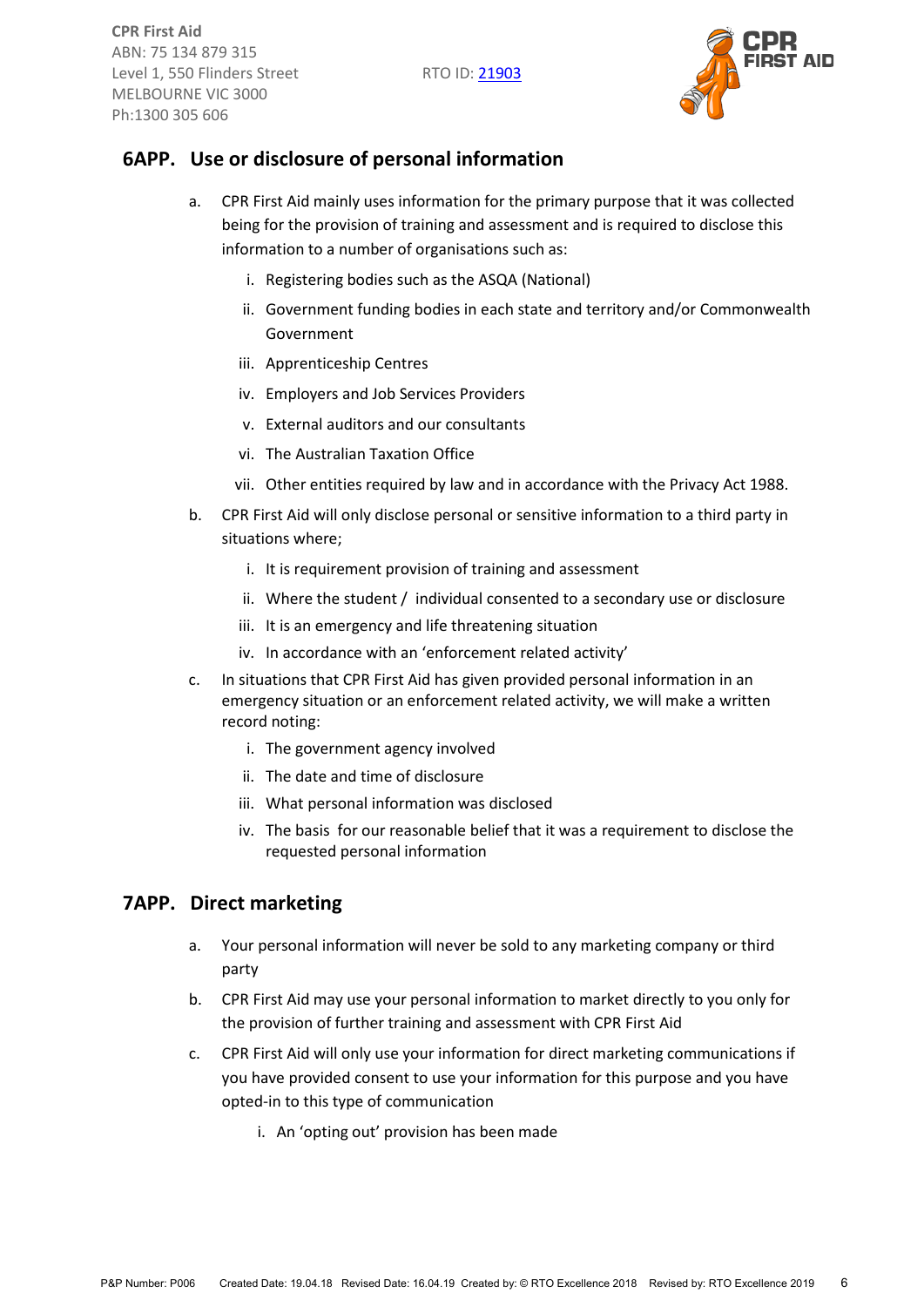

# **8APP. Cross-border disclosure of personal information**

- a. CPR First Aid will not disclose your personal information to any entity outside of Australia unless you have provided your express written consent
- b. The only contact information provided to overseas service or product providers are CPR First Aid email addresses, facsimile number or telephone numbers
- c. CPR First Aid will only disclose company contact information to overseas organisations where such contact is vital to the conduct of business and where the overseas organisation is subject to privacy laws in their own jurisdiction and have a privacy policy that forbids forwarding of company contact information to any third party
- d. All records will be stored in Australia

## **9APP. Adoption, use or disclosure of government related identifiers**

- a. In some circumstances, CPR First Aid is required to collect government related identifiers. They can consist of:
	- i. Concession Numbers
	- ii. Tax File Numbers
	- iii. Drivers Licence Numbers
	- iv. Passport Numbers
	- v. Birth Certificate Numbers
- b. CPR First Aid will not use or disclose these government related identifiers except:
	- i. In situations required by Australian law or other legal requirements
	- ii. Where reasonably necessary to verify the identity of the individual
	- iii. Where reasonably necessary to fulfil obligations to an agency or a State or Territory authority
	- iv. Where required under the Standards for NVR Registered Training Organisations 2012 and Data Provision Requirements 2012
	- v. As prescribed by regulations
	- vi. Where express consent has been given to disclose this information

#### **10APP. Quality of personal information**

- a. CPR First Aid collects information and ensures it is accurate, up to date and complete
- b. CPR First Aid will take all reasonable steps to ensure that the information provided from individuals is correct and any third party information received can be verified for accuracy, currency and completeness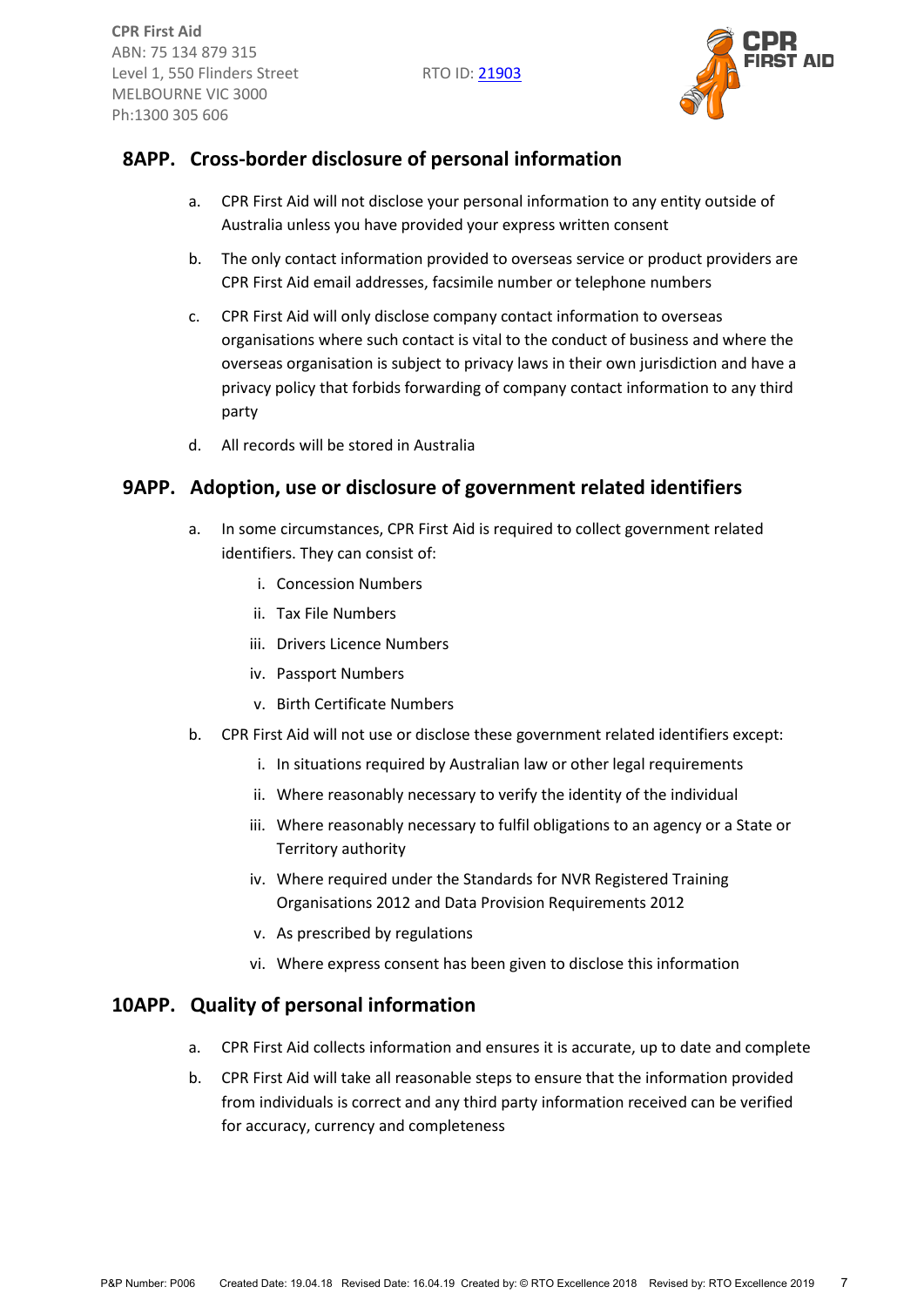

# **11APP. Security of personal information**

- a. All personal and sensitive information is kept safe and secure at all times, only people who are authorised may access this information
- b. Personal and Sensitive information is protected from unauthorised access, interference, misuse, loss, modification or disclosure
- c. Destruction of personal and sensitive information is carried out by secure shredding or secure electronic deletion
- d. All personal and sensitive information is stored in secure, password protected systems, such as financial system, learning management system and student management system
- e. Hard copies of personal and sensitive information are stored in locked filing cabinets and archive facilities
- f. Personal and sensitive information is monitored for appropriate authorised use at all times

#### <span id="page-7-0"></span>**12APP. Access to personal information**

- a. Students / individuals may request copies of information which is kept about them at any time free of charge. In some circumstances, CPR First Aid may charge for printing and postage
- b. All requests for access to personal information including certificate reprint must be in writing as the student / individual must be able to identify themselves and verify their identity prior to any information being disclosed. Requirements for proof of identity are:
	- i. Full legal name
	- ii. Date of Birth
	- iii. Serial number on I.D. given at time of enrolment such as driver's licence, passport or birth certificate (If recorded)
	- iv. USI Number
	- v. Learner's address at time of certificate issuance
- c. All requests must be made to:
	- i. CPR First Aid

 Privacy Officer – Karen Reeves Phone: 1300 642 427 Email: [admin@cprfirstaid.com.au](mailto:admin@cprfirstaid.com.au)

- d. We will make sure through confirmation of identity that the request is made by the student / individual concerned, or by another person who is authorised to make a request on their behalf
- e. CPR First Aid will respond to a request for access:
	- i. Within 14 calendar days, when informing our refusal to give access and providing reasons for refusal in writing, and the complaint process available to the student / individual; or
	- ii. Within 30 calendar days, by providing access to the requested personal information and in the manner in which it was requested